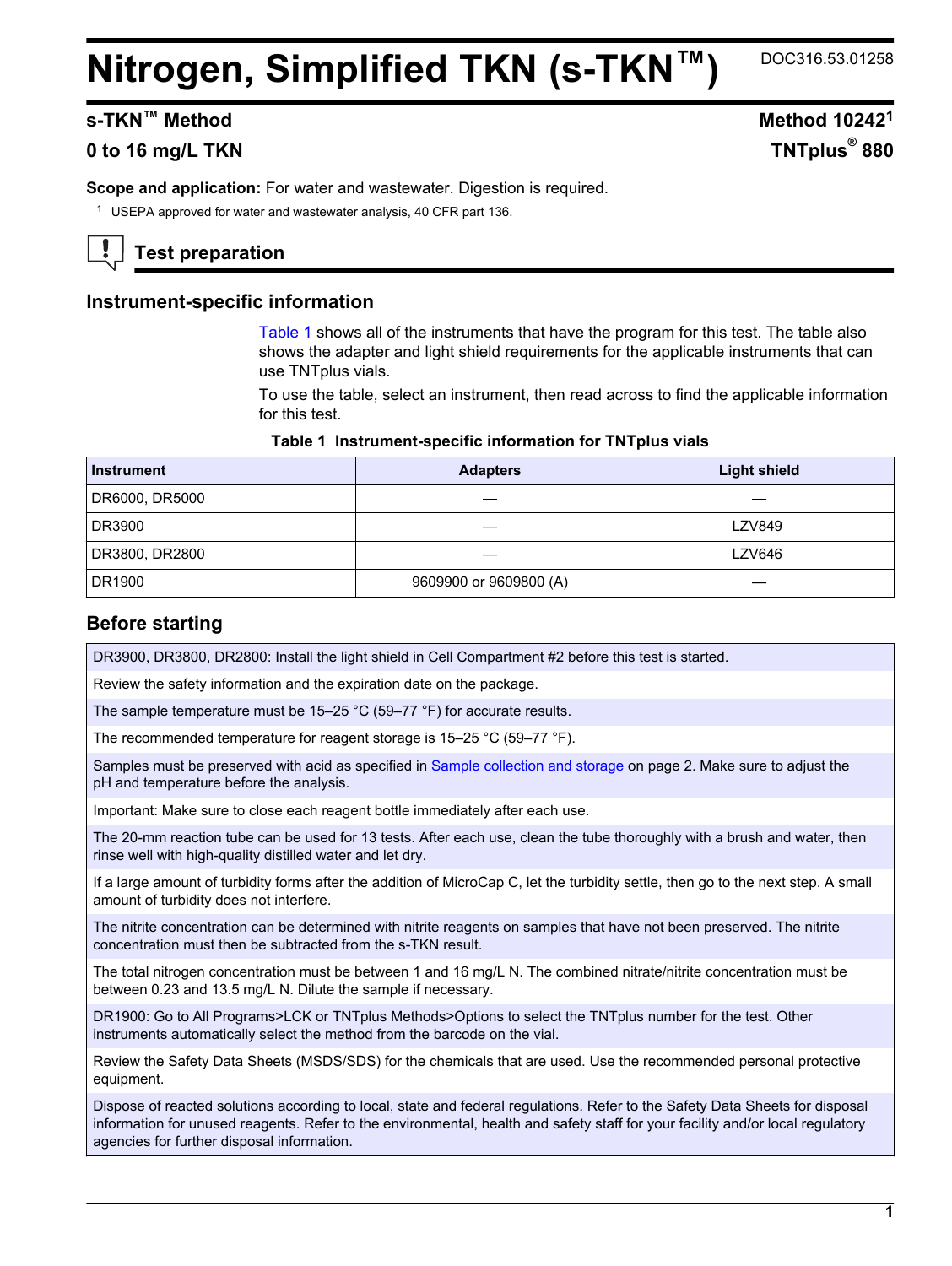## **Items to collect**

| <b>Description</b>                     | Quantity |
|----------------------------------------|----------|
| s-TKN TNTplus <sup>®</sup> Reagent Set |          |
| DRB200 reactor with 20-mm wells        |          |
| Pipet, adjustable volume, 1.0-5.0 mL   |          |
| Pipet, adjustable volume, 0.2-1.0 mL   |          |
| Pipet tips                             |          |
| Test tube rack                         |          |

Refer to [Consumables and replacement items](#page-4-0) on page 5 for order information.

## **Sample collection and storage**

- Collect samples in clean glass or plastic bottles.
- Adjust the sample pH to less than 2 with concentrated sulfuric acid (approximately 2 mL per liter).
- Keep the preserved samples at or below 6 °C (43 °F) for a maximum of 28 days.
- Let the sample temperature increase to room temperature before analysis.
- Before analysis, adjust the pH to 7 with 5 N sodium hydroxide solution.
- Correct the test result for the dilution caused by the volume additions.

## **Test procedure**

<span id="page-1-0"></span>

**1.** Set the DRB200 reactor power to on. Set the temperature to 100 °C.



**2.** Add 1.3 mL of sample, 1.3 mL of Solution A and 1 Reagent B tablet in quick succession to a dry 20-mm reaction tube. Close the reaction tube immediately. Do not invert.



**3.** Insert the reaction tube in the preheated DRB200 reactor. Close the lid.



**4.** Keep the reaction tube in the reactor for 1 hour.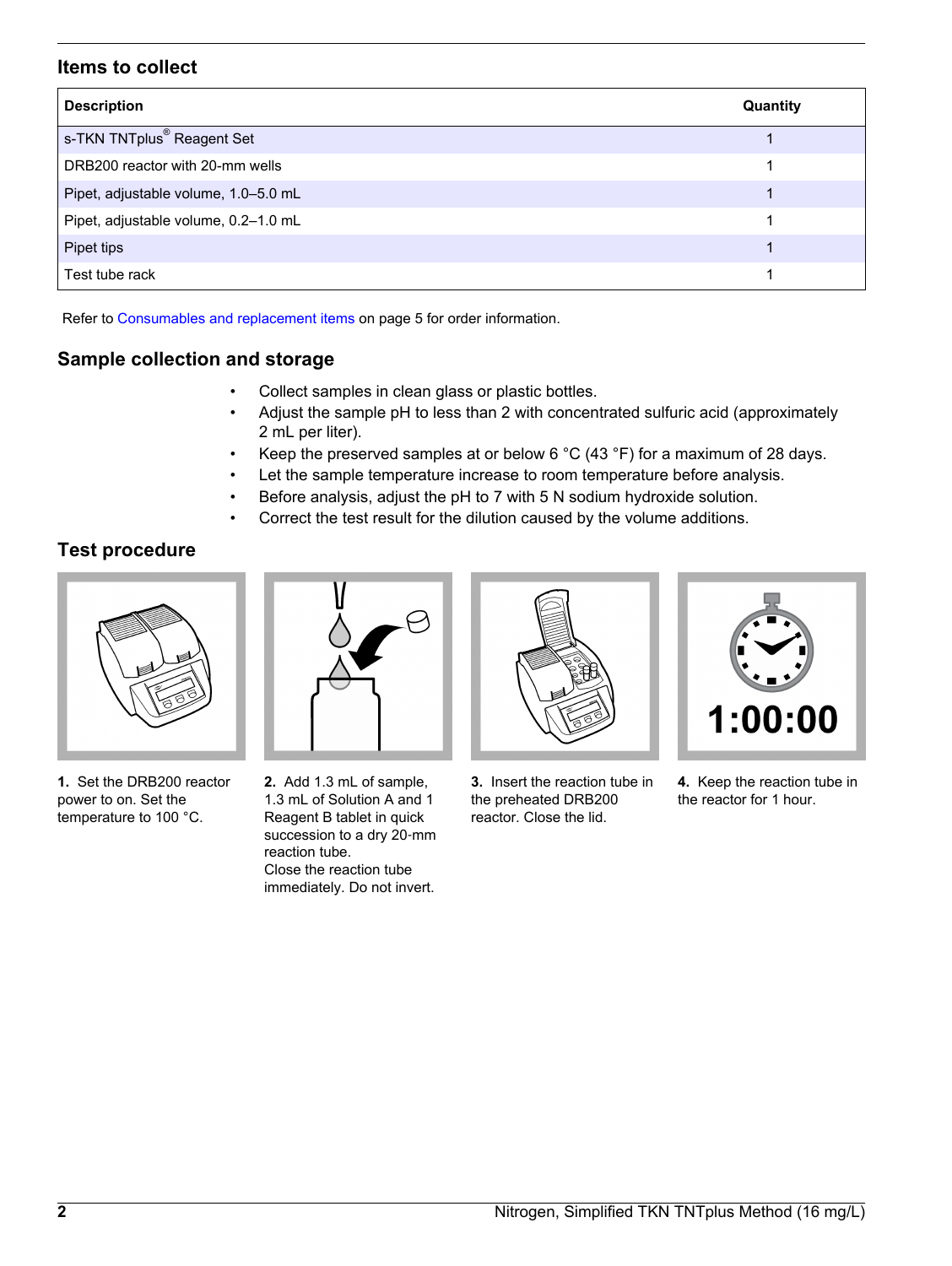

**5.** When the timer expires, carefully remove the reaction tube from the reactor. Let the temperature of the reaction tube decrease to room temperature.



**6.** When cool, add 1 Micro Cap C to the reaction tube.



**7.** Tighten the cap on the reaction tube and invert until completely mixed.



**8.** Use a pipet to add 0.5 mL of the digested sample from the 20‑mm reaction tube into a test vial 1 (red label).



**9.** Use a pipet to add 0.2 mL of Solution D to the test vial.



**10.** Quickly tighten the cap on the vial and invert until completely mixed. Immediately continue to the next step.

**11.** Use a pipet to add 1.0 mL of undigested sample to a test vial 2 (green label).



**12.** Use a pipet to add 0.2 mL of Solution D to the test vial.



**13.** Quickly tighten the cap on the vial and invert until completely mixed.

| 15:00 |  |
|-------|--|

**14.** Start the reaction time of 15 minutes.



**15.** When the timer expires, clean the vials.



**16.** DR1900 only: Select program 880. Refer to [Before starting](#page-0-1) on page 1.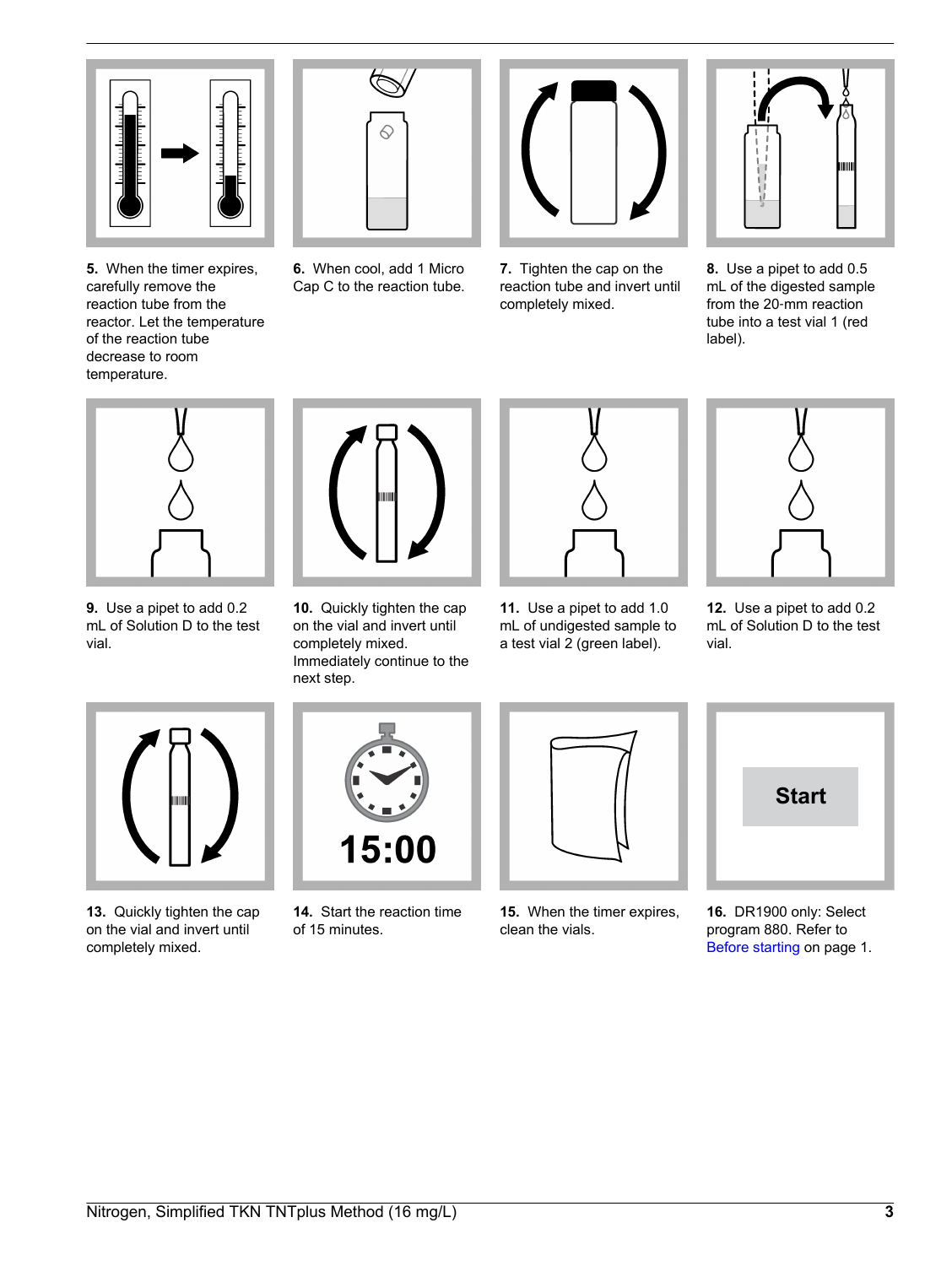<span id="page-3-0"></span>

**17.** Insert the test vial 1 (red label) into the cell holder. DR1900 only: Push **READ1**. Immediately continue to the next step.

**18.** Insert the test vial 2 (green label) into the cell holder. DR1900 only: Push **READ2**. Results show in mg/L Total N, mg/L  $NO_3-N + NO_2-N$ and mg/L TKN.

## **Interferences**

High levels of oxidizable organic substances (COD) have an effect on the reagent color and give high results. Use this test procedure for wastewater only when the COD level is less than 500 mg/L COD.

[Table 2](#page-3-0) shows that the ions were individually examined to the given concentrations and do not cause interference. No cumulative effects or influences of other ions were found.

| Interfering substance | Interference level |
|-----------------------|--------------------|
| $Cd2+$                | 50 mg/L            |
| $Ca2+$                | 50 mg/L            |
| $Cl^-$                | 500 mg/L           |
| $Cr^{6+}$             | 5 mg/L             |
| $Co2+$                | 10 mg/L            |
| $Cu2+$                | 50 mg/L            |
| $Fe2+$                | 10 mg/L            |
| $Fe3+$                | 50 mg/L            |
| $Pb^{2+}$             | 50 mg/L            |
| $\sqrt{N}i^{2+}$      | 50 mg/L            |
| NO <sub>2</sub>       | 2 mg/L             |
| $\kappa^*$            | 500 mg/L           |
| $Ag+$                 | 100 mg/L           |
| $Na+$                 | 500 mg/L           |
| $Sn^{2+}$             | 50 mg/L            |
| $Zn^{2+}$             | 50 mg/L            |

### **Table 2 Non-interfering substances**

## **Accuracy check**

### **Standard solution method**

Use the standard solution method to validate the test procedure, the reagents and the instrument.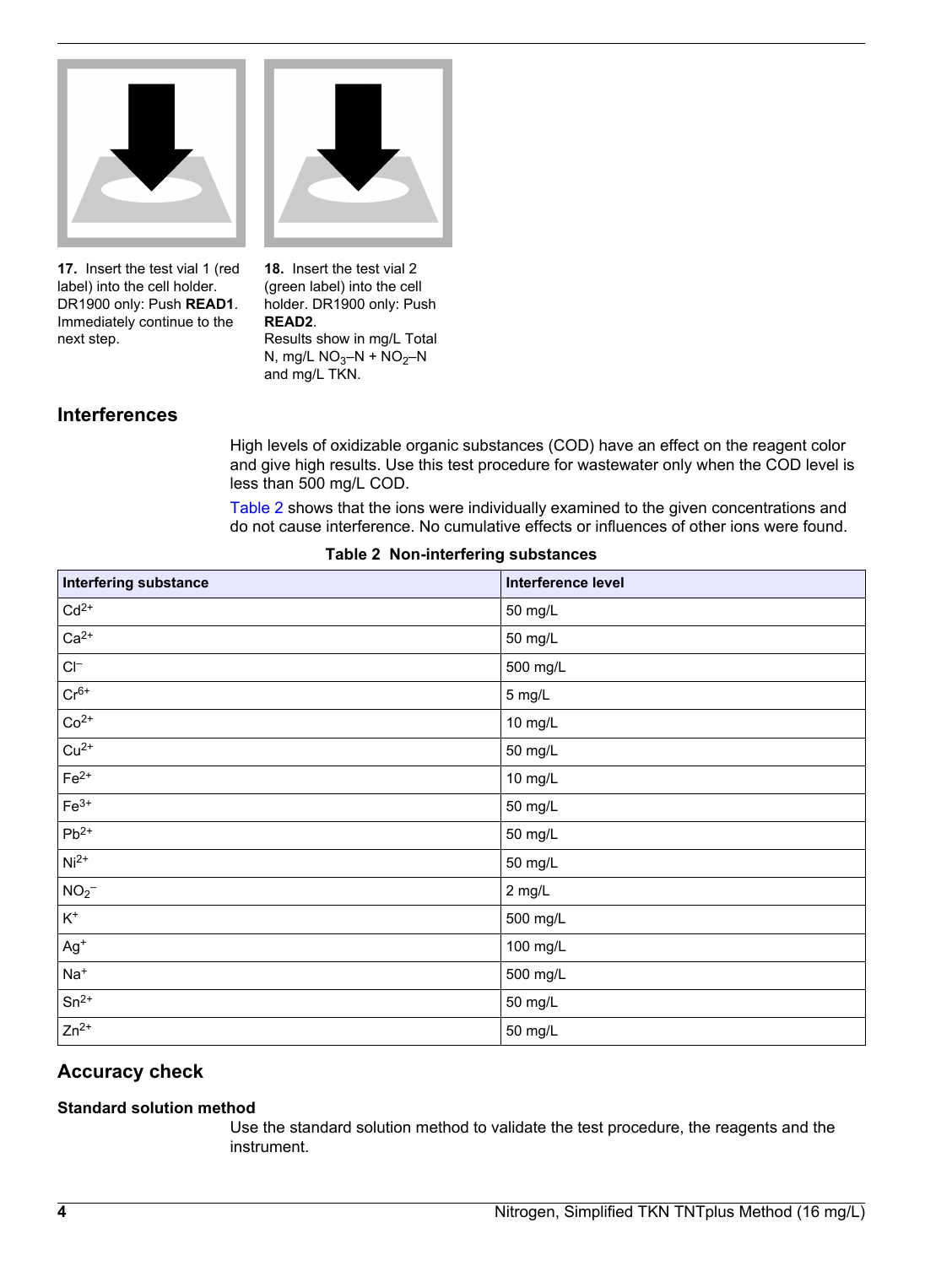Items to collect:

- Wastewater Effluent Standard Solution, Mixed Parameter (expected result: 7.56 mg/L Total N, 4 mg/L  $NO<sub>3</sub>-N + NO<sub>2</sub>-N$ , 3.56 mg/L TKN)
- **1.** Use the test procedure to measure the concentration of the standard solution.
- **2.** Compare the expected result to the actual result. The Wastewater Effluent Standard Solution contains a component that adds 1.56 mg/L N to the Total N and TKN values. This is in addition to the 2 mg/L NH<sub>3</sub>-N and 4 mg/L NO<sub>3</sub>-N shown on the label.

## **Summary of Method**

Total Kjeldahl Nitrogen (TKN) is the sum of organic nitrogen and ammonia. In the simplified TKN method, inorganic and organic nitrogen are oxidized to nitrate by digestion with peroxodisulfate. The nitrate ions react with 2,6-dimethylphenol in a solution of sulfuric and phosphoric acid to form a nitrophenol. Oxidized forms of nitrogen in the original sample (nitrite + nitrate due to sample preservation) are determined in the second test vial and then subtracted, which results in TKN.

## **Consumables and replacement items**

#### **Required reagents**

<span id="page-4-0"></span>

| <b>Description</b>                                      | <b>Quantity/Test</b> | Unit   | ltem no.      |
|---------------------------------------------------------|----------------------|--------|---------------|
| Simplified TKN (s-TKN) TNTplus <sup>®</sup> reagent set |                      | 25/pkg | <b>TNT880</b> |

#### **Required apparatus**

| <b>Description</b>                                                           | <b>Quantity/test</b> | Unit    | Item no.      |
|------------------------------------------------------------------------------|----------------------|---------|---------------|
| DRB200 Reactor, 115 VAC option, $9 \times 13$ mm $+ 2 \times 20$ mm, 1 block |                      | each    | DRB200-01     |
| DRB200 Reactor, 230 VAC option, $9 \times 13$ mm $+ 2 \times 20$ mm, 1 block |                      | each    | DRB200-05     |
| Pipet, adjustable volume, 1.0–5.0 mL                                         |                      | each    | <b>BBP065</b> |
| Pipet tips, for 1.0–5.0 mL pipet                                             |                      | 75/pkg  | <b>BBP068</b> |
| Pipet, adjustable volume, 0.2-1.0 mL                                         |                      | each    | BBP078        |
| Pipet tips, for 0.2–1.0 mL pipet                                             | 2                    | 100/pkg | BBP079        |
| Test tube rack for 20-mm vials, 20 holes                                     |                      | each    | 2497912       |
| Test tube rack for 20-mm vials, 40 holes                                     |                      | each    | 2497902       |
| Light shield, DR3800, DR2800, DR2700                                         |                      | each    | LZV646        |
| Light shield, DR3900                                                         |                      | each    | <b>LZV849</b> |

#### **Recommended standards**

| <b>Description</b>                                                                                                                    | Unit   | Item no. |
|---------------------------------------------------------------------------------------------------------------------------------------|--------|----------|
| Wastewater Effluent Standard Solution, Mixed Parameter, for $NH3-N$ , $NO3-N$ , $PO43-$ ,<br>$\vert$ COD, SO $_4$ <sup>2-</sup> , TOC | 500 mL | 2833249  |

#### **Optional reagents and apparatus**

| <b>Description</b>                                         | Unit          | Item no. |
|------------------------------------------------------------|---------------|----------|
| Filter membrane, 0.45-micron, 25-mm                        | $100$ /p $kg$ | 2514101  |
| Filter holder, 25-mm, for Luer-type syringe                | each          | 246800   |
| Sampling bottle with cap, low density polyethylene, 500-mL | $12$ /p $kg$  | 2087079  |
| Sodium Hydroxide Standard Solution, 5.0 N                  | 1             | 245053   |